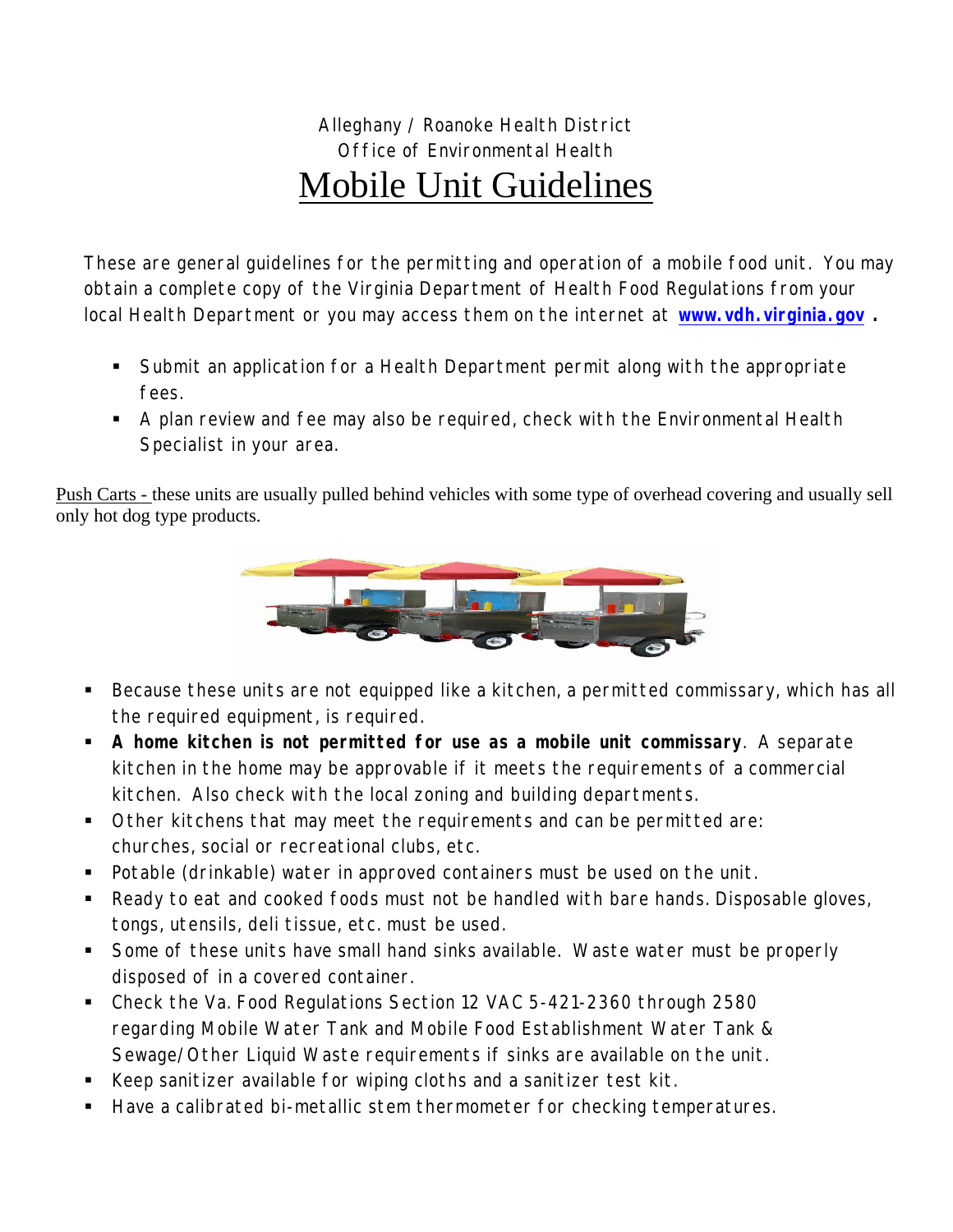- A hand washing sink with soap, disposable towels and signage for hand washing.
- See commissary requirements below.

## **COMMISSARY REQUIREMENTS**

- **Must have an approved water supply and sewage disposal system.**
- The servicing area must have overhead protection and the surfaces shall be constructed of smooth, nonabsorbent materials and be graded to drain.
- A hand washing sink with soap, disposable towels and signage for hand washing.
- A 3 compartment sink with drain boards for food prep and ware washing.
- A sanitizer test kit must be available.
- A utility sink for disposal of mop and other wastewater.
- Walls, floors and ceilings must be smooth, light colored and easily cleanable.
- Adequate refrigerators and freezers for cold storage. Thermometers must be in all units.
- Adequate heating or hot holding equipment.
- Bi-metallic stem thermometers for checking food temperatures.
- **An employee restroom.**
- Adequate dry storage shelving. All food, single service equipment to be stored 6 inches off the floor.
- If the commissary is approved to be at a private residence, the food prep and storage area must be separated by complete partitioning and solid, self-closing doors.

Mobile Trailers/Kitchens- These units are usually vans, trailers, or trucks that are large enough to have the equipment that a full service kitchen would have.



- **If the mobile unit has all the required equipment, then a separate commissary is not** required.
- **Documentation that an approved water supply will be used to supply the unit as well as** documentation to assure that all waste water will be disposed of in an approved dump station will be required.
- Check the Va. Food Regulations Section 12 VAC 5-421-2360 through 2580 for requirements regarding Mobile Water Tank and Mobile Food Establishment Water Tank & Sewage/Other Liquid Waste requirements.
- A hand washing sink with soap, paper towels and signage for hand washing.